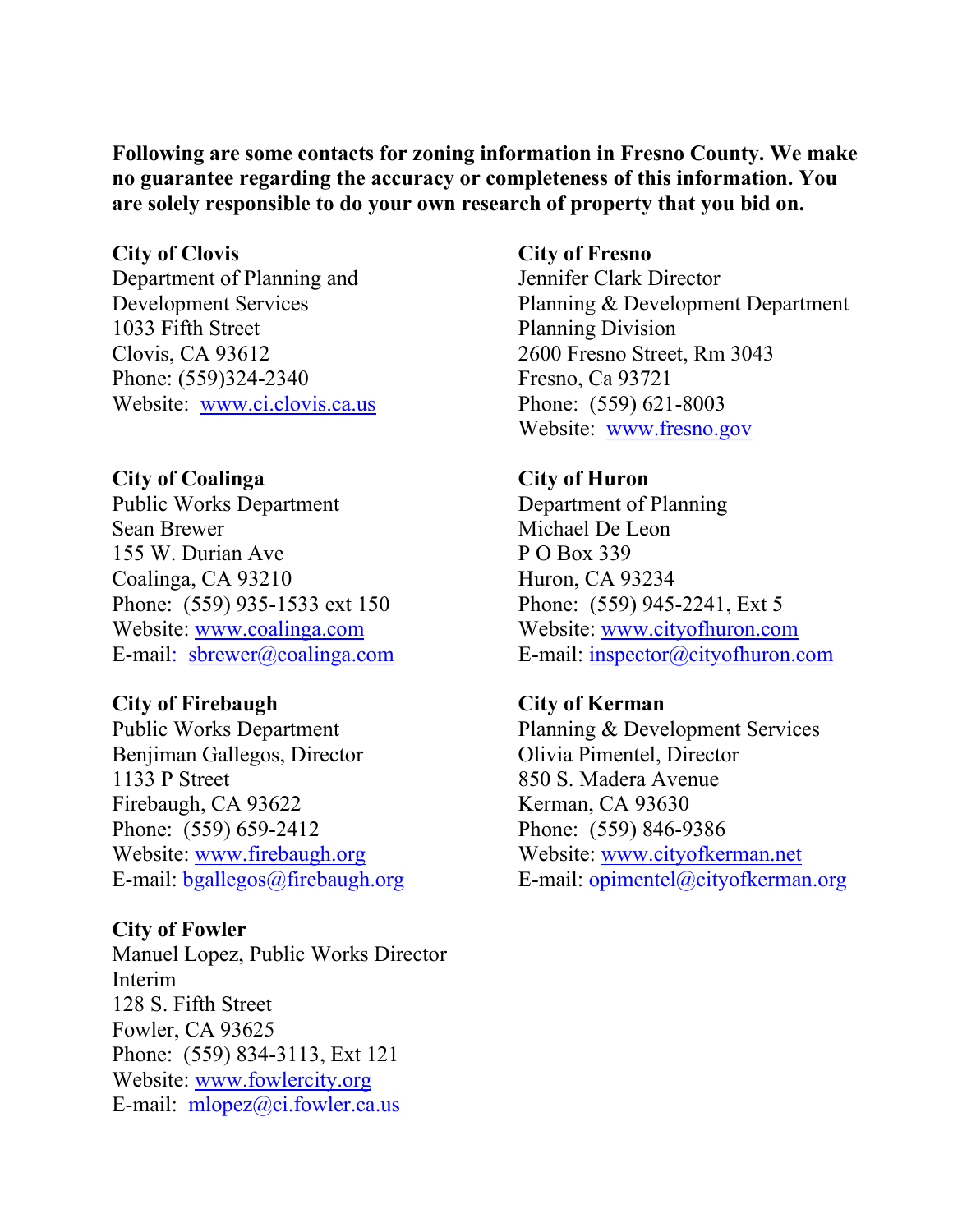### **City of Kingsburg**

Building & Planning Department Mary Colby 1401 Draper Street Kingsburg, CA 93631 Phone (559) 897-5328 Website: [www.cityofkingsburg-ca.gov](http://www.cityofkingsburg-ca.gov/) E-mail: [mecolby@cityof kingsburg](mailto:mecolby@cityofkingsburg-ca.gov)[ca.gov](mailto:mecolby@cityofkingsburg-ca.gov)

# **City of Mendota**

Planning Department Cristian Gonzalez 643 Quince Street Mendota, CA 93640 Phone: (559) 655-4298 Website: [www.ci.mendota.ca.us](http://www.ci.mendota.ca.us/) E-mail: [cristian@cityofmendota.com](mailto:cristian@cityofmendota.com)

## **City of Orange Cove**

Building & Planning Department Charles Bookoug 633 Sixth Street Orange Cove, CA 93646 Phone: (559) 626-4488 Website: [www.cityoforangecove.com](http://www.cityoforangecove.com/)

Contracting with

Engineering Department Yamabe & Horn Engineering Inc David Horn 2985 N Burl Ave, #101 Fresno CA 93727 Phone: (559) 244-3123 Website: [www.yandhengr.com](http://www.yandhengr.com/)

### **City of Parlier**

Community Development Department Sonia Hall 1100 E. Parlier Avenue Parlier, CA 93648 Phone: (559) 646-3545 Ext 228 Website: [www.parlier.ca.us](http://www.parlier.ca.us/)

# **City of Reedley**

Community Development Department Rob Terry 1733 Ninth Street Reedley, CA 93654 Phone: (559) 637-4200 Ext 286 Website: [www.reedley.com](http://www.reedley.com/) E-mail: [rob.terry@reedley.ca.gov](mailto:rob.terry@reedley.ca.gov)

## **City of San Joaquin**

Planning Department Lupe Estrada P O Box 758 San Joaquin, CA 93660 Phone: (559) 693-4311, Ext 220 Website: [www.cityofsanjoaquin.org](http://www.cityofsanjoaquin.org/) E-mail: [lupee@cityofsanjoaquin.org](mailto:lupee@cityofsanjoaquin.org)

# **City of Sanger** Development Services Tom Navarro 1700 Seventh Street Sanger, CA 93657 Phone: (559) 876-6300, Ext 1520 Website: [www.ci.sanger.ca.us](http://www.ci.sanger.ca.us/) E-mail: [tnavarro@ci.sanger.ca.us](mailto:tnavarro@ci.sanger.ca.us)